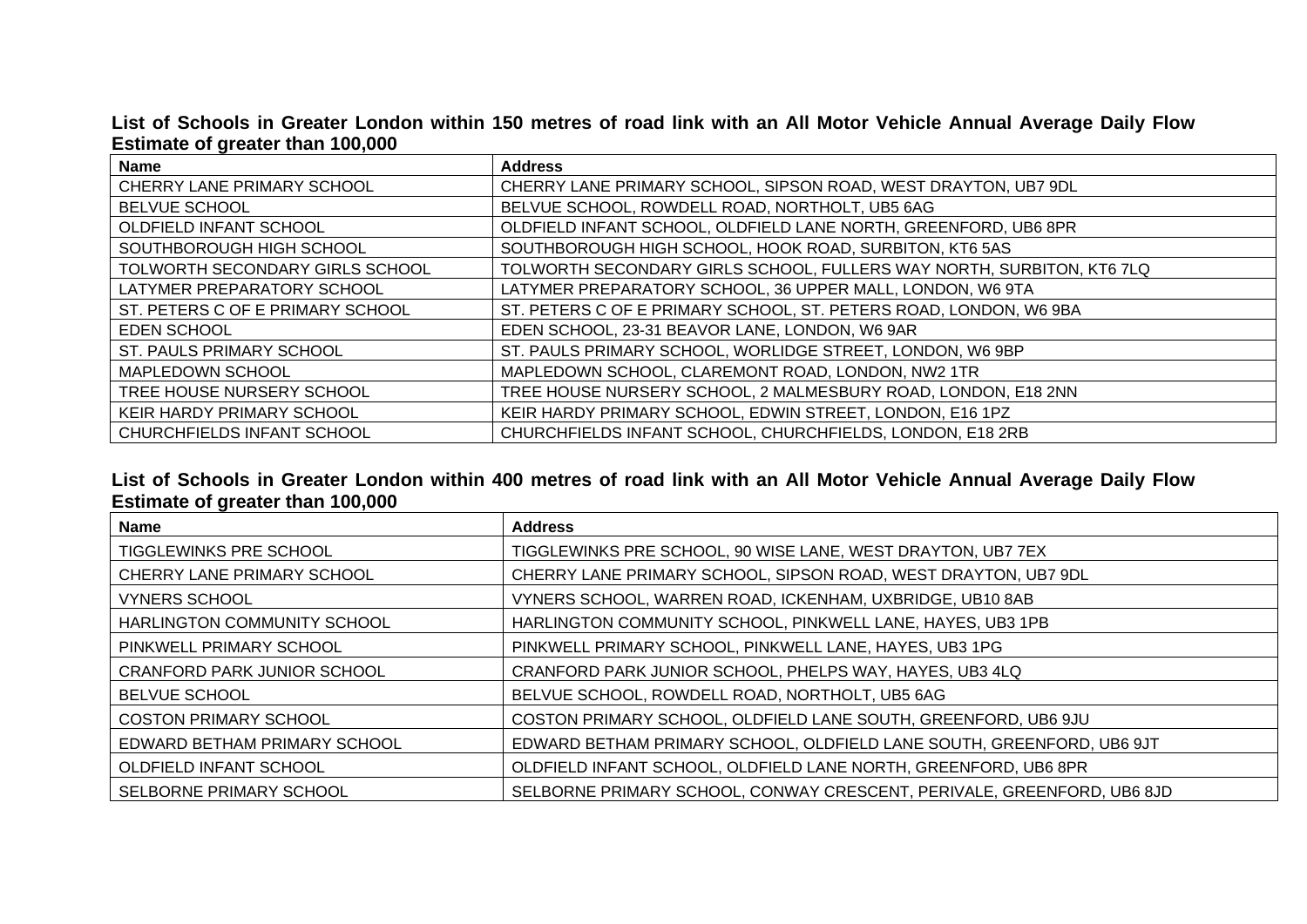| <b>VICARS GREEN PRIMARY SCHOOL</b>              | VICARS GREEN PRIMARY SCHOOL, LILY GARDENS, WEMBLEY, HA0 1DP                                      |
|-------------------------------------------------|--------------------------------------------------------------------------------------------------|
| SOUTHBOROUGH HIGH SCHOOL                        | SOUTHBOROUGH HIGH SCHOOL, HOOK ROAD, SURBITON, KT6 5AS                                           |
| TOLWORTH SECONDARY GIRLS SCHOOL                 | TOLWORTH SECONDARY GIRLS SCHOOL, FULLERS WAY NORTH, SURBITON, KT6 7LQ                            |
| <b>GRAND AVENUE INFANT &amp; PRIMARY SCHOOL</b> | GRAND AVENUE INFANT & PRIMARY SCHOOL, GRAND AVENUE, SURBITON, KT5 9HU                            |
| THE STUDY SCHOOL                                | THE STUDY SCHOOL, 57 THETFORD ROAD, NEW MALDEN, KT3 5DP                                          |
| KINGSTON VALE MONTESSORI SCHOOL                 | KINGSTON VALE MONTESSORI SCHOOL, ST. JOHNS CHURCH HALL, ROBIN HOOD LANE, LONDON,<br>SW15 3PY     |
| <b>WILLIAM HOGARTH SCHOOL</b>                   | WILLIAM HOGARTH SCHOOL, DUKE ROAD, LONDON, W4 2JR                                                |
| ST. MARYS RC PRIMARY SCHOOL                     | ST. MARYS RC PRIMARY SCHOOL, DUKE ROAD, LONDON, W4 2DF                                           |
| HEATHMERE PRIMARY SCHOOL                        | HEATHMERE PRIMARY SCHOOL, ALTON ROAD, LONDON, SW15 4LJ                                           |
| <b>ST. PAULS SCHOOL</b>                         | ST. PAULS SCHOOL, LONSDALE ROAD, LONDON, SW13 9JT                                                |
| LATYMER UPPER SCHOOL                            | LATYMER UPPER SCHOOL, 237 KING STREET, LONDON, W6 9LR                                            |
| FLORA GARDENS PRIMARY SCHOOL                    | FLORA GARDENS PRIMARY SCHOOL, DALLING ROAD, LONDON, W6 0UD                                       |
| RAVENSCOURT PARK PREPARATORY SCHOOL             | RAVENSCOURT PARK PREPARATORY SCHOOL, 16 RAVENSCOURT AVENUE, LONDON, W6 0SL                       |
| LATYMER PREPARATORY SCHOOL                      | LATYMER PREPARATORY SCHOOL, 36 UPPER MALL, LONDON, W6 9TA                                        |
| ST. PETERS C OF E PRIMARY SCHOOL                | ST. PETERS C OF E PRIMARY SCHOOL, ST. PETERS ROAD, LONDON, W6 9BA                                |
| MACE MONTESSORI SCHOOL                          | MACE MONTESSORI SCHOOL, 30-40 DALLING ROAD, LONDON, W6 0JB                                       |
| <b>EDEN SCHOOL</b>                              | EDEN SCHOOL, 23-31 BEAVOR LANE, LONDON, W6 9AR                                                   |
| SACRED HEART HIGH SCHOOL                        | SACRED HEART HIGH SCHOOL, 212 HAMMERSMITH ROAD, LONDON, W6 7DG                                   |
| IMPERIAL COLLEGE SCHOOL OF MEDICINE             | IMPERIAL COLLEGE SCHOOL OF MEDICINE, THE REYNOLDS BUILDING, ST. DUNSTANS ROAD,<br>LONDON, W6 8RP |
| ST. PAULS PRIMARY SCHOOL                        | ST. PAULS PRIMARY SCHOOL, WORLIDGE STREET, LONDON, W6 9BP                                        |
| LARMENIER & SACRED HEART PRIMARY SCHOOL         | LARMENIER & SACRED HEART PRIMARY SCHOOL, 100A HAMMERSMITH ROAD, LONDON, W6 7JP                   |
| MAPLEDOWN SCHOOL                                | MAPLEDOWN SCHOOL, CLAREMONT ROAD, LONDON, NW2 1TR                                                |
| <b>WHITEFIELD SCHOOL</b>                        | WHITEFIELD SCHOOL, CLAREMONT ROAD, LONDON, NW2 1TR                                               |
| JAMES LEE NURSERY SCHOOL                        | JAMES LEE NURSERY SCHOOL, GLIDDON ROAD, LONDON, W14 9BH                                          |
| <b>GIBBS GREEN SCHOOL</b>                       | GIBBS GREEN SCHOOL, MUND STREET, LONDON, W14 9LY                                                 |
| ST. JOHNS SCHOOL                                | ST. JOHNS SCHOOL, ST. NICHOLAS HOUSE, THE RIDGEWAY, ENFIELD, EN2 8BE                             |
| RANWELL PRE-SCHOOL PLAYGROUP                    | RANWELL PRE-SCHOOL PLAYGROUP, 1 MCCULLUM ROAD, LONDON, E3 5HZ                                    |
| <b>GAINSBOROUGH PRIMARY SCHOOL</b>              | GAINSBOROUGH PRIMARY SCHOOL, BERKSHIRE ROAD, LONDON, E9 5ND                                      |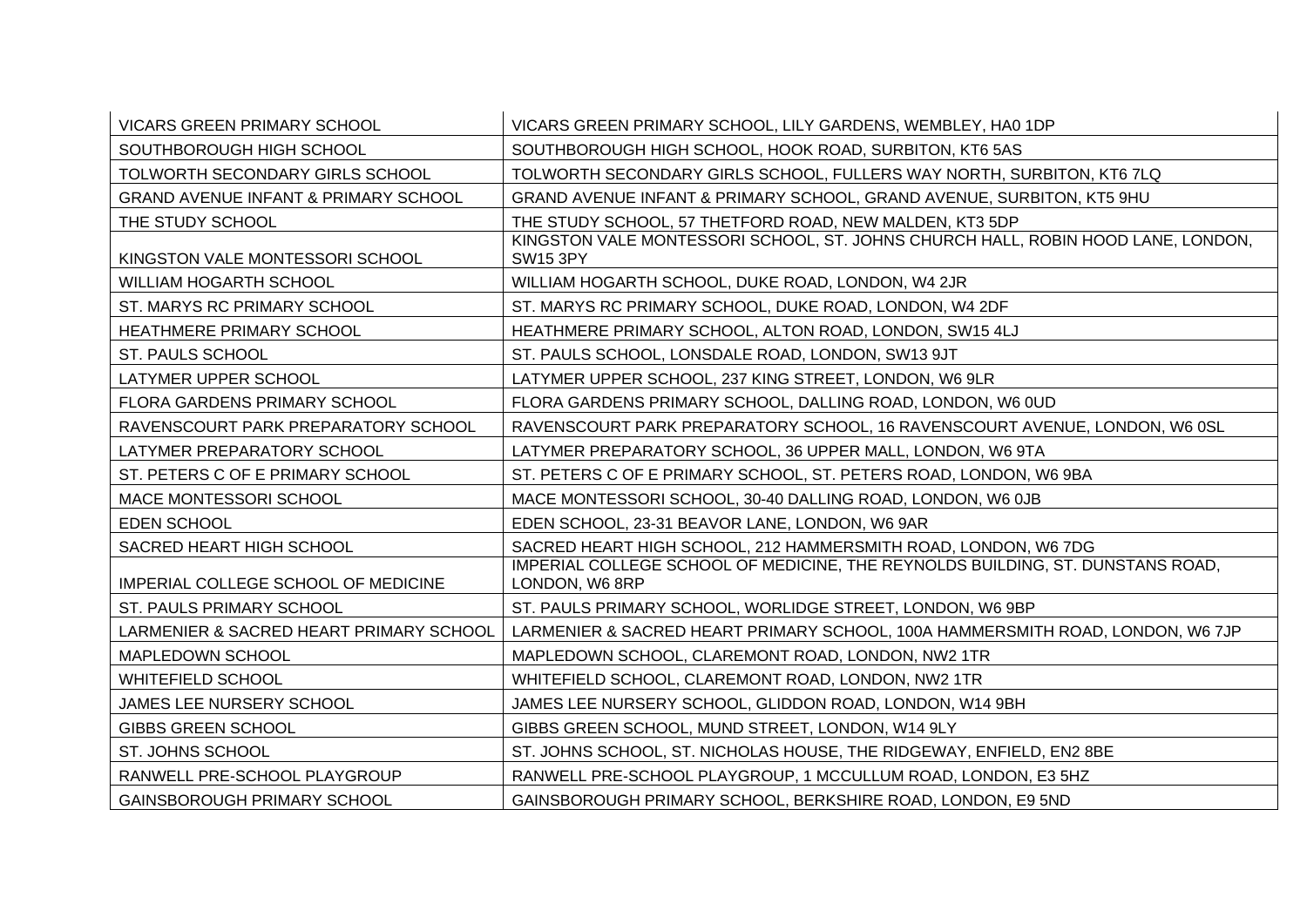| ST. DOMINIC RC PRIMARY SCHOOL        | ST. DOMINIC RC PRIMARY SCHOOL, BALLANCE ROAD, LONDON, E9 5SR        |
|--------------------------------------|---------------------------------------------------------------------|
| CARDINAL POLE RC SCHOOL              | CARDINAL POLE RC SCHOOL, KENWORTHY ROAD, LONDON, E9 5RB             |
| LITTLE SAINTS PRE SCHOOL HACKNEY LTD | LITTLE SAINTS PRE SCHOOL HACKNEY LTD, HOMERTON ROAD, LONDON, E9 5QB |
| CHINGFORD HALL PRIMARY SCHOOL        | CHINGFORD HALL PRIMARY SCHOOL, 4 BURNSIDE AVENUE, LONDON, E4 8YJ    |
| ST. AGNES PRIMARY SCHOOL             | ST. AGNES PRIMARY SCHOOL, RAINHILL WAY, LONDON, E3 3ER              |
| <b>BOW SCHOOL</b>                    | BOW SCHOOL, PATON CLOSE, LONDON, E3 2QD                             |
| OLD PALACE PRIMARY SCHOOL            | OLD PALACE PRIMARY SCHOOL, ST. LEONARDS STREET, LONDON, E3 3BT      |
| CHAPEL END JUNIOR SCHOOL             | CHAPEL END JUNIOR SCHOOL, 4 ROBERTS ROAD, LONDON, E17 4LS           |
| CHAPEL END INFANT SCHOOL             | CHAPEL END INFANT SCHOOL, 3 BERESFORD ROAD, LONDON, E17 4LN         |
| <b>WOOLMORE PRIMARY SCHOOL</b>       | WOOLMORE PRIMARY SCHOOL, WOOLMORE STREET, LONDON, E14 0EW           |
| ST. LUKES C OF E PRIMARY SCHOOL      | ST. LUKES C OF E PRIMARY SCHOOL, RUSCOE ROAD, LONDON, E16 1JB       |
| O'FARRELL STAGE SCHOOL               | O'FARRELL STAGE SCHOOL, 36 SHIRLEY STREET, LONDON, E16 1HU          |
| TREE HOUSE NURSERY SCHOOL            | TREE HOUSE NURSERY SCHOOL, 2 MALMESBURY ROAD, LONDON, E18 2NN       |
| KEIR HARDY PRIMARY SCHOOL            | KEIR HARDY PRIMARY SCHOOL, EDWIN STREET, LONDON, E16 1PZ            |
| ROSETTA PRIMARY SCHOOL               | ROSETTA PRIMARY SCHOOL, SOPHIA ROAD, LONDON, E16 3PB                |
| EDITH KERRISON NURSERY SCHOOL        | EDITH KERRISON NURSERY SCHOOL, SOPHIA ROAD, LONDON, E16 3PB         |
| RAVENSCROFT PRIMARY SCHOOL           | RAVENSCROFT PRIMARY SCHOOL, CARSON ROAD, LONDON, E16 4BD            |
| OAKDALE INFANT SCHOOL                | OAKDALE INFANT SCHOOL, WOODVILLE ROAD, LONDON, E18 1JU              |
| CHURCHFIELDS INFANT SCHOOL           | CHURCHFIELDS INFANT SCHOOL, CHURCHFIELDS, LONDON, E18 2RB           |
| THE BOWEN SCHOOL LTD                 | THE BOWEN SCHOOL LTD, 113 GEORGE LANE, LONDON, E18 1AB              |
| CHURCHFIELDS JUNIOR SCHOOL           | CHURCHFIELDS JUNIOR SCHOOL, CHURCHFIELDS, LONDON, E18 2RB           |
| WINSTON HOUSE PREP SCHOOL            | WINSTON HOUSE PREP SCHOOL, 140 HIGH ROAD, LONDON, E18 2QS           |
| ELENOR SMITH SCHOOL                  | ELENOR SMITH SCHOOL, 90A LAWSON CLOSE, LONDON, E16 3LU              |
| <b>TOLLGATE PRIMARY SCHOOL</b>       | TOLLGATE PRIMARY SCHOOL, BARCLAY ROAD, LONDON, E13 8SA              |
| BRAMPTON MANOR COMPREHENSIVE SCHOOL  | BRAMPTON MANOR COMPREHENSIVE SCHOOL, ROMAN ROAD, LONDON, E6 3SQ     |
| ROMAN ROAD PRIMARY SCHOOL            | ROMAN ROAD PRIMARY SCHOOL, ROMAN ROAD, LONDON, E6 3SQ               |
| NORTH BECKTON PRIMARY SCHOOL         | NORTH BECKTON PRIMARY SCHOOL, HARRIER WAY, LONDON, E6 5XG           |
| UPHALL PRIMARY SCHOOL                | UPHALL PRIMARY SCHOOL, UPHALL ROAD, ILFORD, IG1 2JD                 |
| SUSAN LAWRENCE CHILDRENS SCHOOL      | SUSAN LAWRENCE CHILDRENS SCHOOL, LAWRENCE AVENUE, LONDON, E12 5QR   |